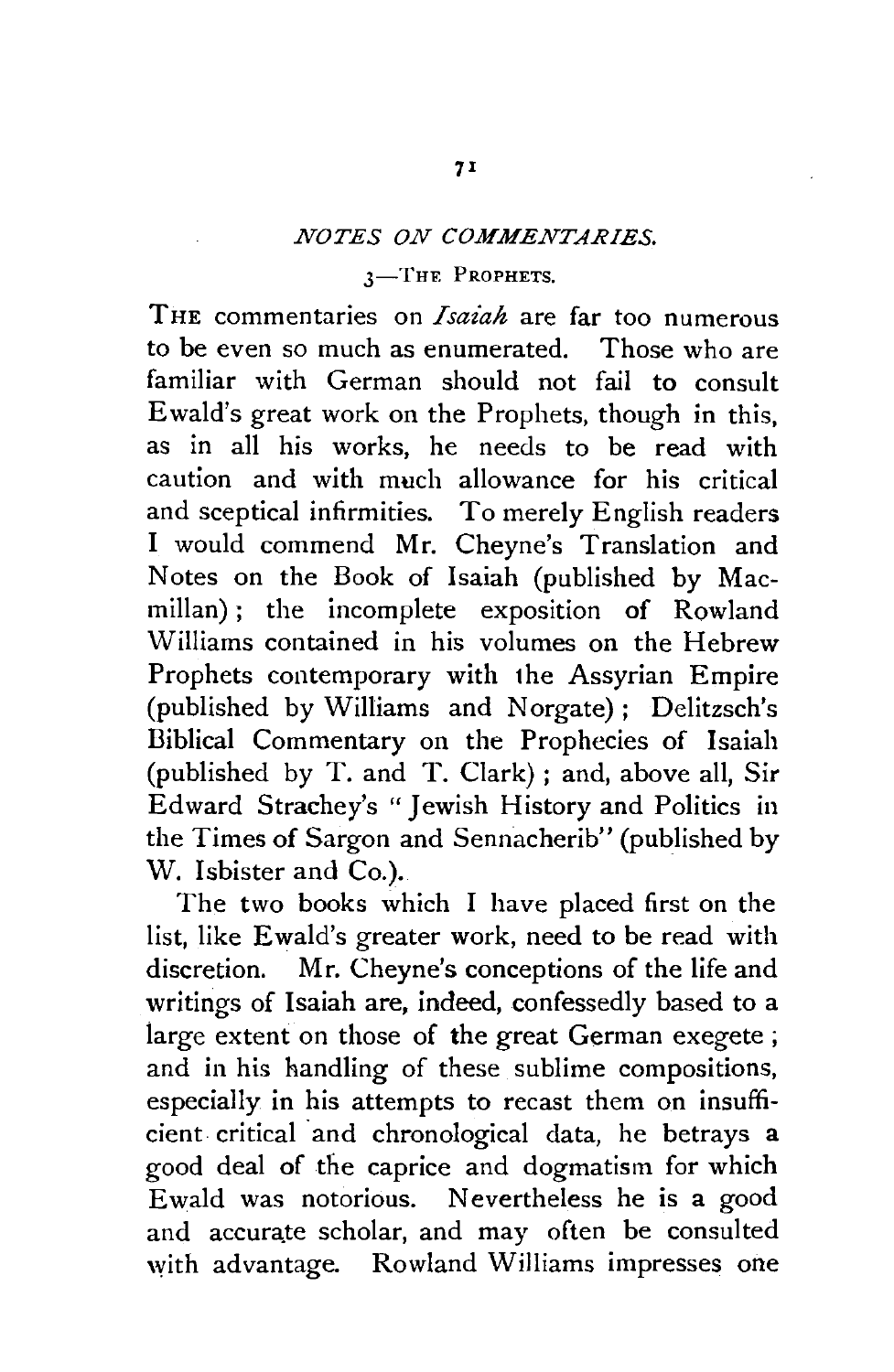as rather a student of Hebrew than as a finished scholar, and the questioning and sceptical attitude of his intellectual nature often misleads him. But there was a certain freshness and originality in his mind which render his thoughts valuable, and at times he shews much insight into the truths which the Prophet was commissioned to announce. Delitzsch's work ranks far higher than either of these. It is indeed of the highest exegetical value. For a careful and scholarly exposition of Isaiah's language I know no commentary to compare with it.

And what is lacking in Delitzsch may be found in the admirable work of Sir Edward Strachey-to which, as it is less known than it deserves to be, I wish to call attention. I have worked with it for nearly twenty years, and can speak of it, therefore, with the emphasis of experience. Published originally, in 1 86o, by Kerslake of Bristol, it is now sent out in a much improved form by Messrs. Isbister and Co. of London. Nor is it improved in form only. Sir Edward has evidently had the book much in his thoughts during the years which have elapsed since he wrote it; and in the new edition he has not only revised, often recast, the whole text of the volume, but has also made considerable additions to it, and has even-a still harder task for an authorcut out or compressed many sentences and paragraphs. Still, even now, the work is substantially the same as it was sixteen years ago. Despite its new name, it is really what it was first called, "A Critical Commentary on the Prophecies of Isaiah, and their Fulfilment in History, with an Amended Version"a very useful and admirable translation it is—" of the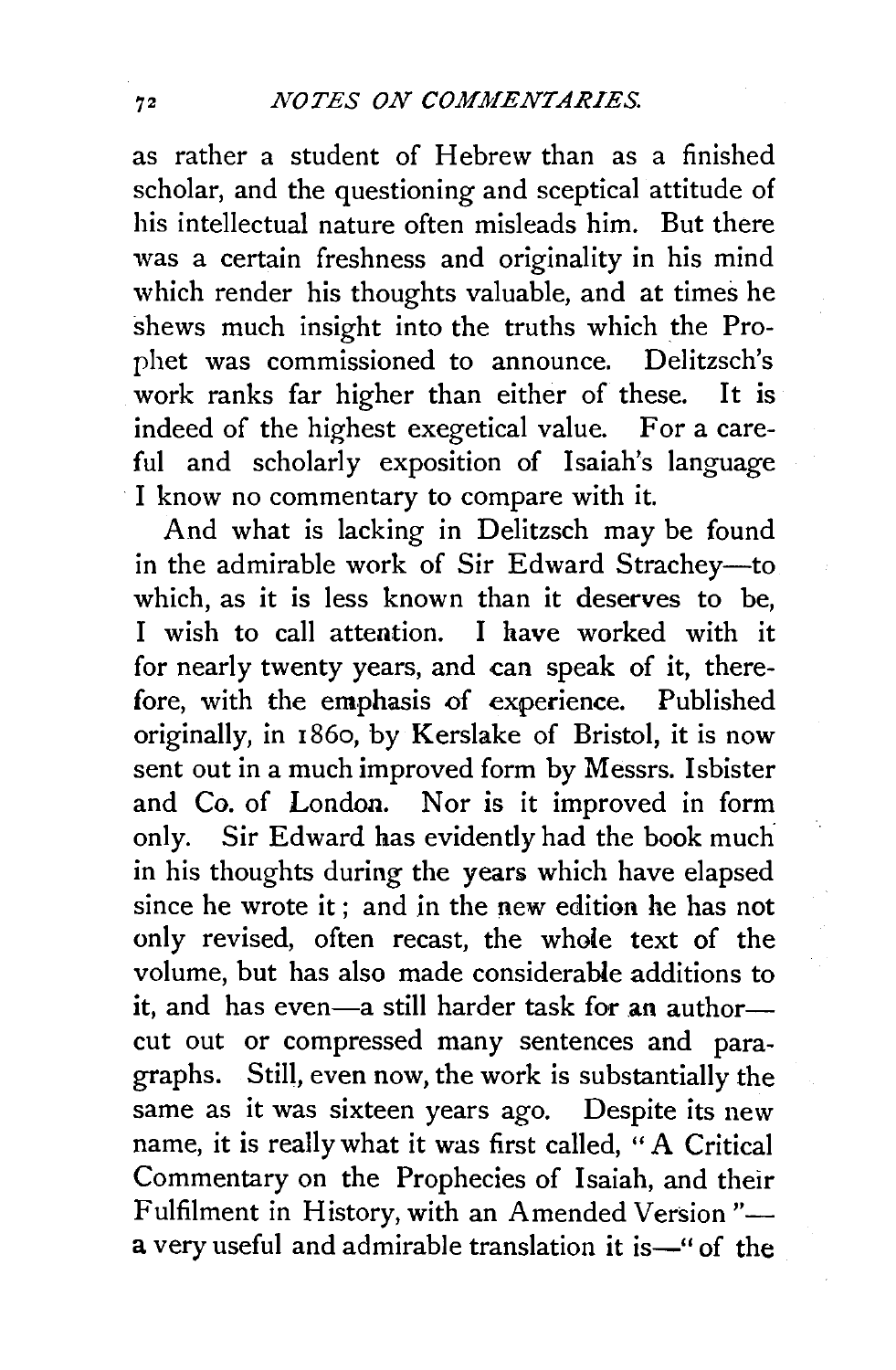Text." The features in this commentary which impressed me when I first read it, and which have grown upon my liking as I have used it, are these : Sir Edward Strachey has read and digested the best German commentaries on this Scripture. With all his respect and admiration for the great scholars of Germany, however, he has not permitted them to run away with him, to dominate his mind. He gives us what is best in them, but gives it to us strained through the calm good sense of an Englishman, refined by culture, but with a firm grip on the essential facts both of literature and of human life. He shews, moreover, a familiar acquaintance both with classical and modern literature, so that he can speak to cultivated Englishmen in their own language and tone. And, above all, he looks on the prophecies of Isaiah with the eyes of a practical politician and statesman, really believing that the men of that time were very like the men of the present  $day,$ —"fed with the same food, hurt with the same weapons, subject to the same diseases, healed by the same means, warmed and cooled by the same summer and winter," actuated by the same motives, susceptible to the same influences, and living under the same retributive law; and that if he can only ascertain what the great moral principles were which Isaiah laid down, and which the subsequent events of history have demonstrated and confirmed, he will discover the principles by which the moral government of the world is still conducted, and on which both he and all men will do well to act. There is, I apprehend, at least to students of a secluded life, a singular charm in commentaries written by non-professional men who are conversant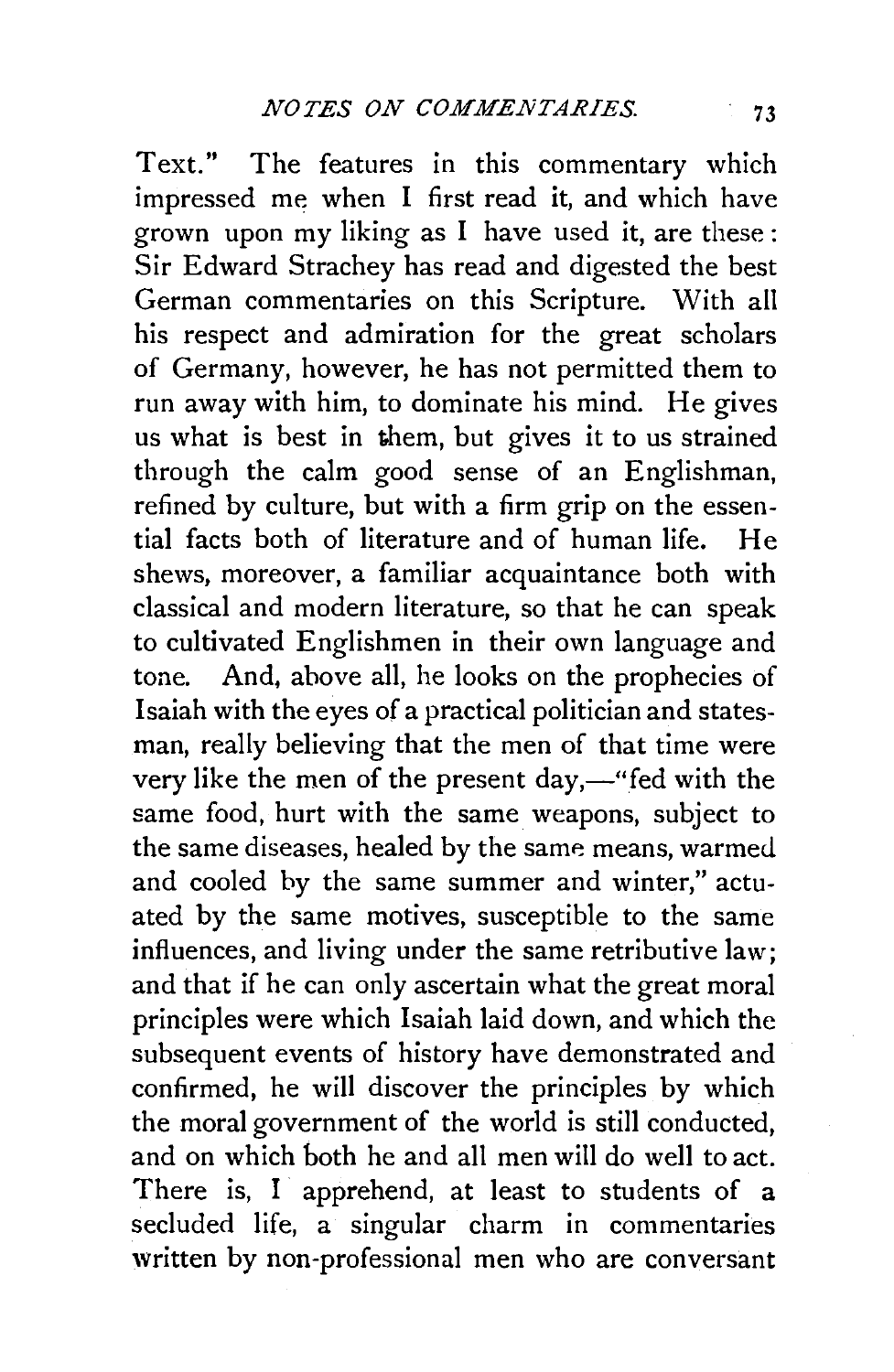with public affairs, and who, though sincerely religious men, discuss the phenomena of the Sacred Writings and Chronicles with the same freedom and in the same method that they would take to the study of any other history or literature. And this charm is very potent in Sir Edward Strachey's book.

Moreover, the book, though written in this tone and spirit, is written reverently, and—in the best sense of the word " orthodox  $\overline{a}$ -reaches orthodox conclusions. Sir Edward, for example, will not for a moment give in to the theory that "Isaiah," in its present form, is a comparatively late compilation from various authors. He not only argues the point as a question of authority, but as a question of literary art, and maintains that, as the separate prophecies, so also the entire Scripture, is a coherent and finished whole, which proves itself, by the subtle lines of sequence and connection that pervade every part of it, to be the product of a single hand. A few words may be cited as indicating his general conclusion on this point, and as an instance of his telling and animated style: $-$ 

" If we find indications that the whole Scripture, looked at as a whole, is more like the growth of an individual mind than a collection of writings of men who lived in times far apart from each other ; if we can, as we proceed, trace the manner and method in which the Prophet's views opened out as he came in contact with, and sought for, the deepest springs of the circumstances and events of his own times, then the proportion and relation of particular parts to each other and to the whole will become an important element of the question, and those of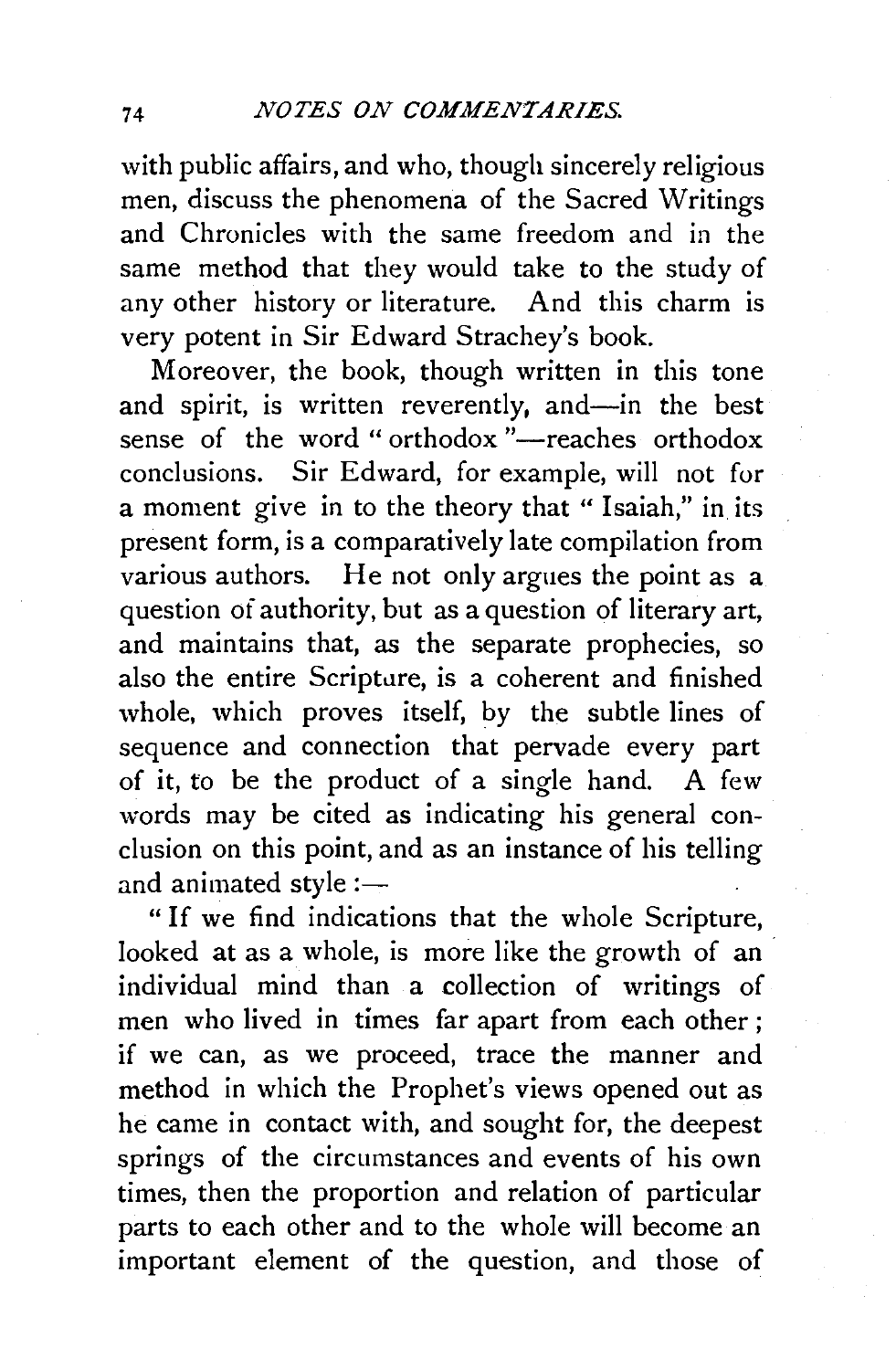which the genuineness is disputed will be seen in a light, and with advantages, not available to us if we merely analyze each separately. The fact of such a vital coherence and interdependence will, I believe, become more and more apparent as we go on; we shall find a harmony, not resulting from mere mechanical compilation, but from the presence of one informing and enlivening spirit, and our reason no less than our religious feeling will resist the dismemberment of any part of the organized whole. And if so, we shall escape from the negative and the hypothetical, to the positive and the historical."

On *Jeremiah* and *Lamentations*, Dr. Nägelsbach (in Clark's translation of "Lange's Bible- Work") and Keil (also published by Clark) may be consulted with much advantage; but, as I have already said, the exposition of the Dean of Canterbury, in " The Speaker's Commentary," is by far the best popular exposition of the writings of this plaintive prophet with which I am acquainted.

\_ Of *Ezekiel* and *Daniel* I have no exposition which at all contents me, though on the latter prophet Dr. Pusey has much that is good: and as for the *Minor Prophets,* their expositor is still more evidently to come.<sup>1</sup> Keil, indeed, is at his best here, and often throws light on obscure passages. But neither Keil nor any other commentator has set this wonderful series of poems in their proper historical framework in which, like opals kindled by adjacent brilliants, they would shed forth their subtle and many-hued lustre. For Joel, Habakkuk, Haggai, Zechariah, and

<sup>&</sup>lt;sup>1</sup> I have not yet seen, however, the volume on the Minor Prophets just issued by the publisher of "The Speaker's Commentary."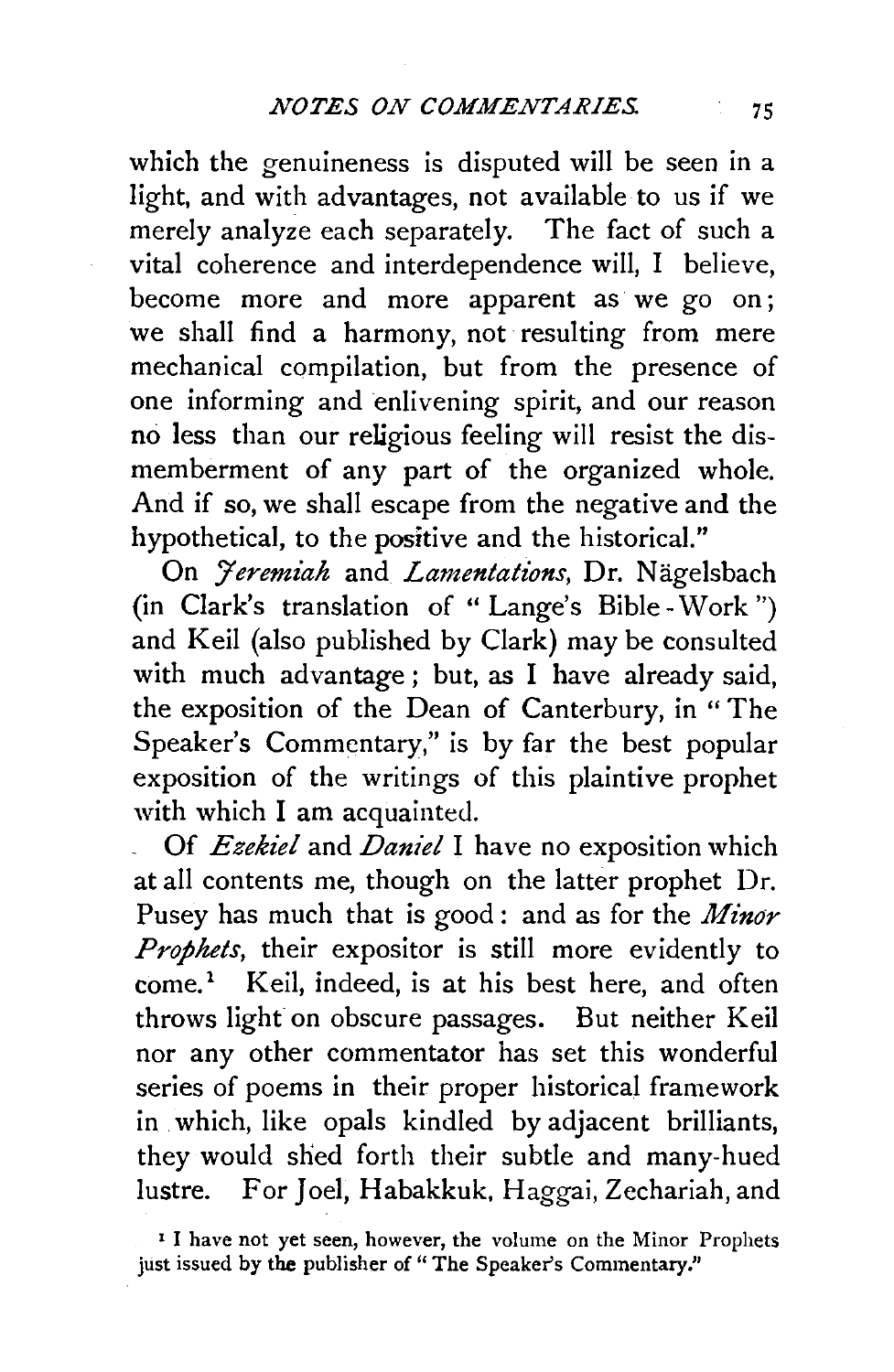Malachi I have myself attempted this service in the pages of " The Bible Educator," with very imperfect success. And I am not aware that any one else has so much as attempted it. May the Lord of the harvest soon send forth servants to reap this wealthy field, and to gather in its fruit for the nourishment of his Church.

I append extracts from two of the commentaries already named, both that I may give some little taste of their quality and because they touch on points of literary structure and usage in which Biblical students take no little interest. In his " Introduction" to the Book of Lamentations--a book of which the *alphabetical* construction is very marked-the Dean of Canterbury has the following sensible and valuable remarks  $=$ 

It has been sometimes objected to this method of arrangement that it is incompatible with real feeling. With equal truth it might be said that rhyme is inconsistent with real feeling. It is probable that to most Orientals the arrangement of words so as to end in similar sounds would seem trivial; the same objection has been brought by us in the West against their method of arranging their thoughts in alphabetical order. Really both methods depend upon the same law of our natures. It is a distraction and relief . to the mind in sorrow to have some slight external difficulty to contend with, and the feeling diffused before in vague generalities is thus concentrated and assumes a definite form. What can seem at first sight more artificial than the lyrical poetry of the Greeks and Romans, in which, throughout the whole ode, the quantity of every syllable is fixed and line answers to line with unvarying exactness ? Yet how naturally do all the deeper emotions of the mind yield themselves to these restrictions ! And so here. The sorrow of the prophet would have spread itself out in boundless generalities but for the limitations of form. According to Oriental habit these restrictions are at the beginning, with us chiefly at the end, of each verse ; with the Greek and Romans all through. But it was the limitation which gave shape to the sorrow which otherwise was floating vaguely around him. Tersely and vividly thought after thought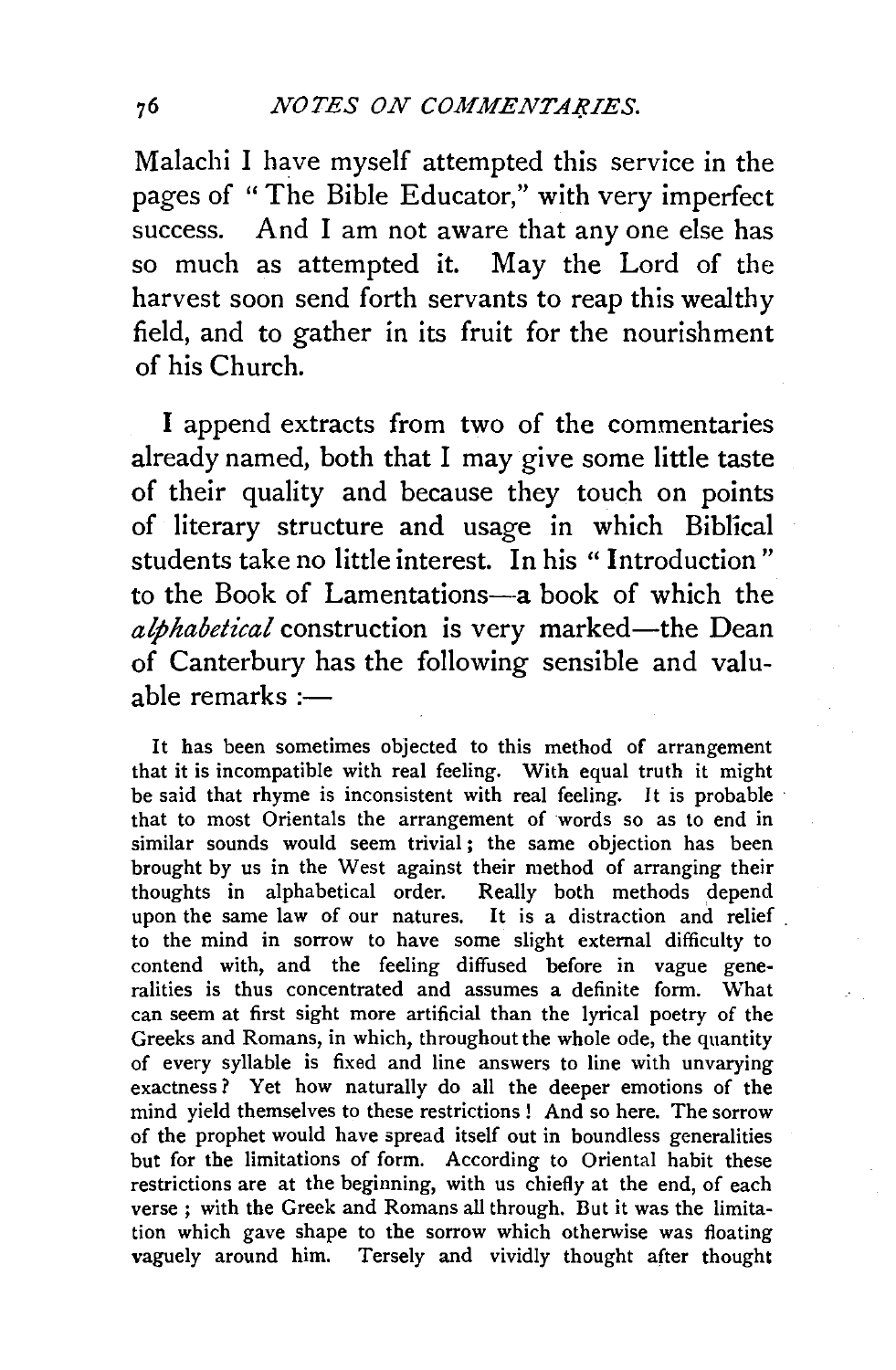shaped itself round each letter of the alphabet in order, and in the effort the prophet found relief from his anguish. So with men now. The necessities of rhyme and rhythm are an aid, not a difficulty, in expressing their emotion at times when deeper feelings are stirred. The slight effort required enables the sufferer to concentrate his thoughts ; it helps him in finding for them proper expression. And usually the deeper the sorrow the more complex is the structure of the poetry in which it is embodied, because the effort is in itself a relief.

In the Commentary on Habbakuk contained in "The Bible Educator," when dealing with the sublime Ode recorded in Chap. iii., the author, after tracing the general course and sequence of thought in the Ode, has the following remarks on the hints which Habbakuk himself drops on its structure, form, and  $use: -$ 

In the superscription he calls it " a prayer," and ordains that it be sung 'al shigyônôth, that is, "in dithyrambic measures." Thrice, in verses 3, 9, and 13, he appends the musical ''note" or mark, *Selah!* And in the subscription, he addresses it, "To the conductors of the Temple music," and intimates in the words, "With my stringed instruments," the kind of orchestral accompaniment to which it is to be set. Of course, all these hints or signs conclusively mark out the ode as intended for the public worship of the Temple, as a "hymn" or "psalm" to be sung in or by "the great congregation." But, besides this general meaning, each of the words or phrases has a significance peculiar to itself, which we must try to recover. Even the fact that Habakkuk calls his poem "a prayer," has in it a valuable suggestion, especially when we remember that the Psalms of David are also called "*the prayers* of the son of Jesse" (Psalm lxxii. 20). It suggests that the current conception of prayer is too colourless and too limited. According to Habakkuk and David, prayer is not the mere utterance of desire in the simplest forms of speech ; nor is it always even a direct address to the Almighty. It includes much more. It is often and mainly a devout meditation on God, on his works and providence, and on our relations to Him; it is a meditation on spiritual facts and verities, conducted under a reverent and stimulating sense of the Divine Presence. It is thinking *with God in all our thoughts*. And, often, it utters itself in words full of colour, glow, and passion, depicting the scenes of nature or the events of history in phrases steeped in the kindling hues of imagination, or in poetic cadences that chime like sweet bells in tune. As used by the prophet, then, the word "prayer" prefixed to his ode meant that it was to be adopted into the Temple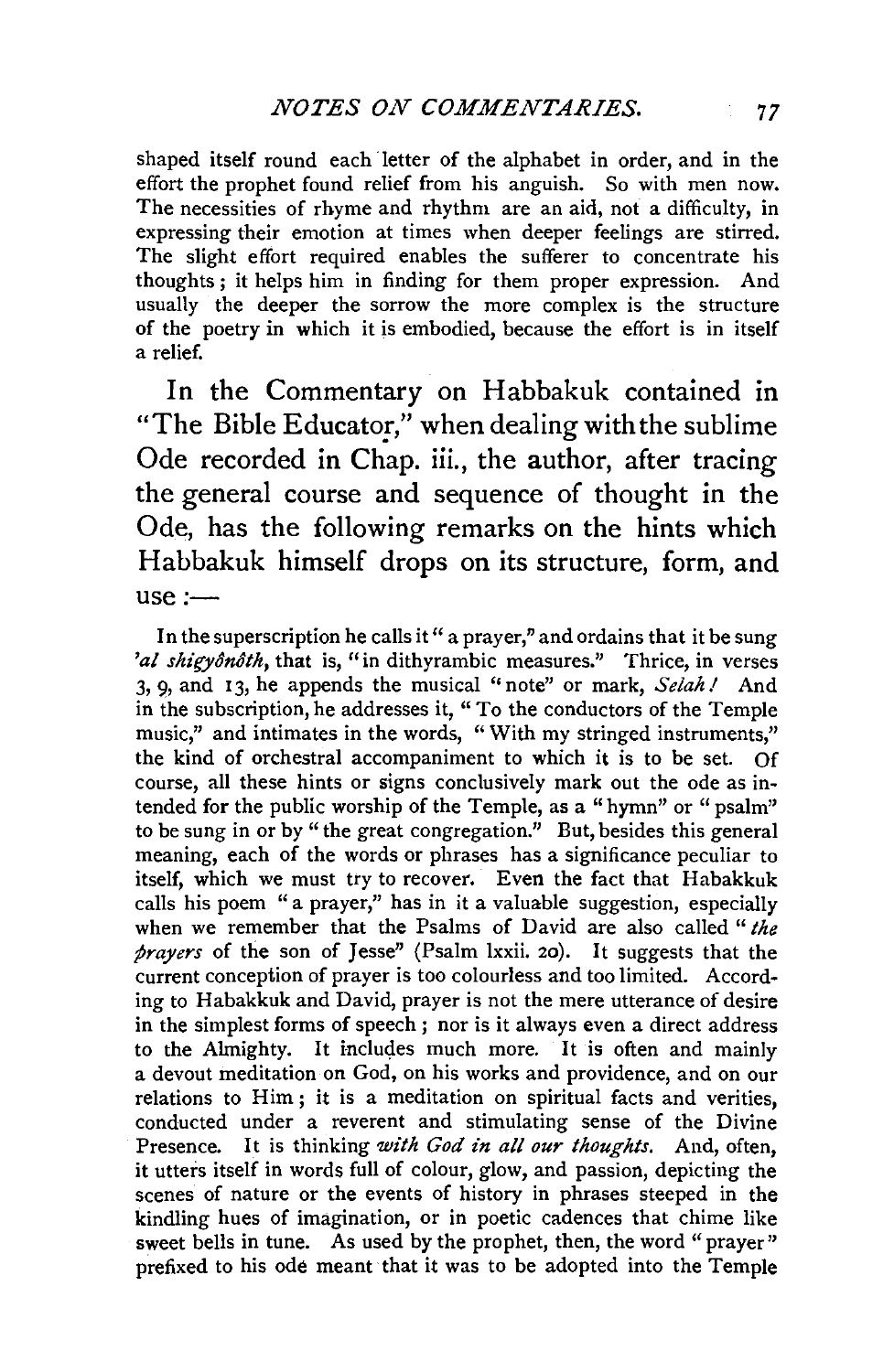liturgy; but its main value to us lies in its suggestion of the wide scope of thought and utterance permitted to man in his intercourse with the Majesty of Heaven.

All the other hints attached to the ode by the prophet relate to its public performance rather than to its theme, and compel us to glance at a subject of which but little is known. Of the Hebrew modes of music we know nothing, or hardly anything, beyond the fact that they had many distinct and clearly marked modes and forms of musical composition. In the titles of the Psalms we find them denoted by such phrases as 'al haggittith, 'al n'ginoth, 'al shigyonoth; but what these styles were we can only infer from the roots from which these words are derived, and even on this point there is a wide diversity of opinion. Very possibly *'al haggittith* means "in the Gittite manner," and denotes a style of music borrowed by the Hebrews from the Philistine clan of Gath.<sup>1</sup> Very possibly *'al n' ginôth* means " on the strings," and denotes a purely instrumental form of music, a form in which only stringed instruments, as viols, harps, citherns, were employed. Very probably *'a! shigyonoth* means "in *wandering* measures," and denotes music of "a stormy, martial, and triumphal'' mode. This is the term Habakkuk uses'in his superscription ; and the most probable meaning of the term is, that his ode was to be sung to music of the most impulsive and passionate kind, full of abrupt changes and transitions, such as the words of the ode demand. In short, it seems to have been the Hebrew analogue of the Greek dithyramb, or hymn to Bacchus (Dithyrambus), which Plutarch describes thus: "And verily to Bacchus they do chant in their songs certain *dithyrambick* ditties and tunes, *full of passion and change*, *with motions and agitations to and fro.*"<sup>2</sup>

The orchestra of the Temple was much larger, more various, and well organized than is commonly supposed. It included stringed instruments, wind instruments, and instruments of percussion-viols and harps, for instance, flutes and horns, timbrels and cymbals; the conductor himself, strangely enough as it seems to us, playing the cymbals—probably that he might the better mark time.  $3$  The ordinary

<sup>*t*</sup> In the "Life of Sir Henry Lawrence" there is a hint which seems to confirm this oonclusion. aad which it would probably repay some Oriental scholar to pursue. In vol. i. pp. 474-76, Sir Henry gives us two odes composed by a Nepaulese minstrel, in honour of the Chief Minister of her native Court. These odes are superscribed thus: $-$ " Translation of songs composed by Heera, one of the minstrels, in eulogy of General Matabur Sing, her patron ; *in the measure of Bhoopal."* It is at least curious that this custom of prefixing to a song or ode the " measure" in which it is to be sung-this measure, moreover, being borrowed from an alien vet neighbouring race-should be still preserved in the "unchanging East." And there may be something more than coincidence in the fact that just as a *Hebrew* Psalm was to be sung in the measure of Gath, so a Nepaulese song may still be sung in the  $measure$  *of Bhoobal.* 

• See Holland's *Plutarch,* p. IIJ4.

 $J I$  Chron. xvi.  $5$ ; and xv. 19.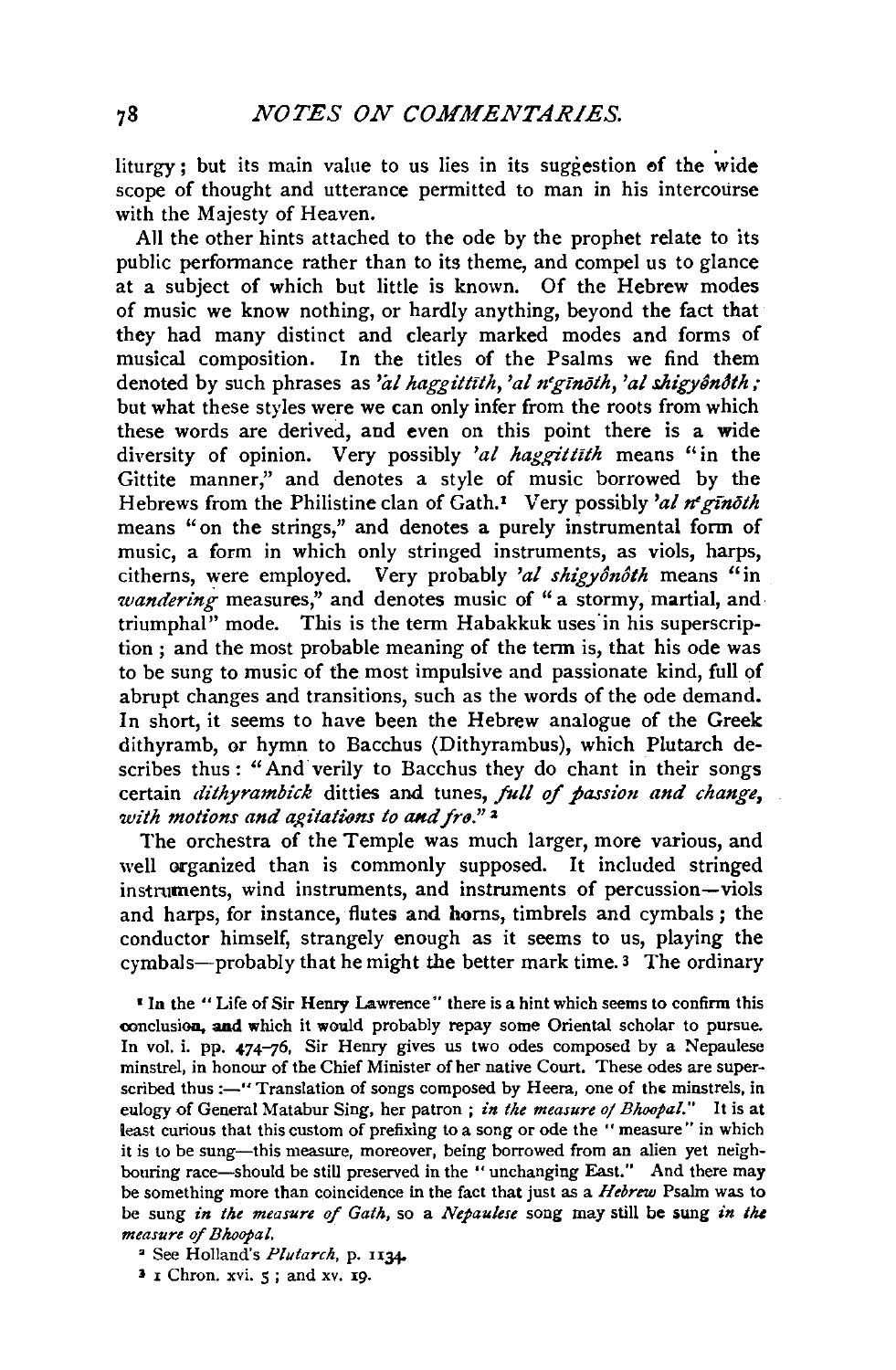band of the Temple consisted of 166 musicians, presided over by a body of twelve skilled players, with one of the sons of Asaph, Heman, or Jeduthun as conductor. Now we know that the service of the Temple was divided into twenty-four "courses," in one of which every priest and Levite took their turn of duty. And, as even the musicians of the Temple were chosen from the Levitical tribe, we might perhaps have inferred that there were twenty-four such bands, each serving in its turn ; so that on grand festal occasions, it must have been possible to bring together close upon four thousand (166  $\times$  24 = 3084) competent musicians, *i.e.* instrumentalists, besides the vast choirs of singing men and singing women.<sup>1</sup> But this doubtful inference is put beyond doubt by the express declaration of 1 Chron. xxiii. *5,* that *"four thousand*" Levites were set apart to "praise the Lord with the *instruments.*" So large a number of skilled instrumentalists, devoted to the study and practice of music age after age, implies a degree of musical culture which could not but issue in the formation of many expressive styles of composition, and an indefinite variety in the form and mode of accompanying the singers, whether in solo or in chorus. Every great composer would orchestrate differently, choosing such instruments, and in such numbers and combinations, as would best express his conceptions. The Hebrew rabbis assure us that such changes were made, and lay down the limits within which they were lawful. "Of psalteries (a kind of guitar) not less than two were to be used, and not more than six ; of flutes, not less than two nor more than twelve; ot trumpets not less than two, but as many as were wished : of harps or citherns not less than nine, but as many as were wished." It is to this custom of suitably selecting and grouping the instruments of the orchestra, that Habakkuk seems to allude in the " direction" subjoined to his ode, "With  $my$  stringed instruments ;" that is, " Let the ode be sung to the sound of the harps, viols, psalteries which I commonly employ, or which I have specified." Like most of the Hebrew prophets, Habakkuk seems to have been a trained and accomplished musician, and no doubt he was on good terms with "the conductors of the Temple music ; " of whom there were twenty-four, chosen from the sons of Asaph, Heman, and Jeduthun, so that they would at once understand which instruments

' That women took part in the musical service of the Temple is evident from the fact that (I Chron, xxv. 5, 6) the *three daughters*, as well as fourteen sons, of Heman were " under the hands of their father for song in the house of the Lord, with cymbals, psalteries, and harps, for the service of the house of God." It is also implied in the fact that (Ezra ii. 65) singing women as well as singing men are mentioned among the captives who returned from Babylon. The *trumpeters* do not seem to have been included even in this vast array of instrumentalists. According to I Chron. xv. 24, and xvi. 6, the priests, as distinguished from the Levites, were appointed to sound the trumpets ; and in the dedication of the Temple under Solomon, with the Levites who sang and played on " cymbals, psalteries, and harps " were associated " a hundred and twenty priests sounding with trumpets" (2 Chron. v. 12, 13 ; vii: 6).